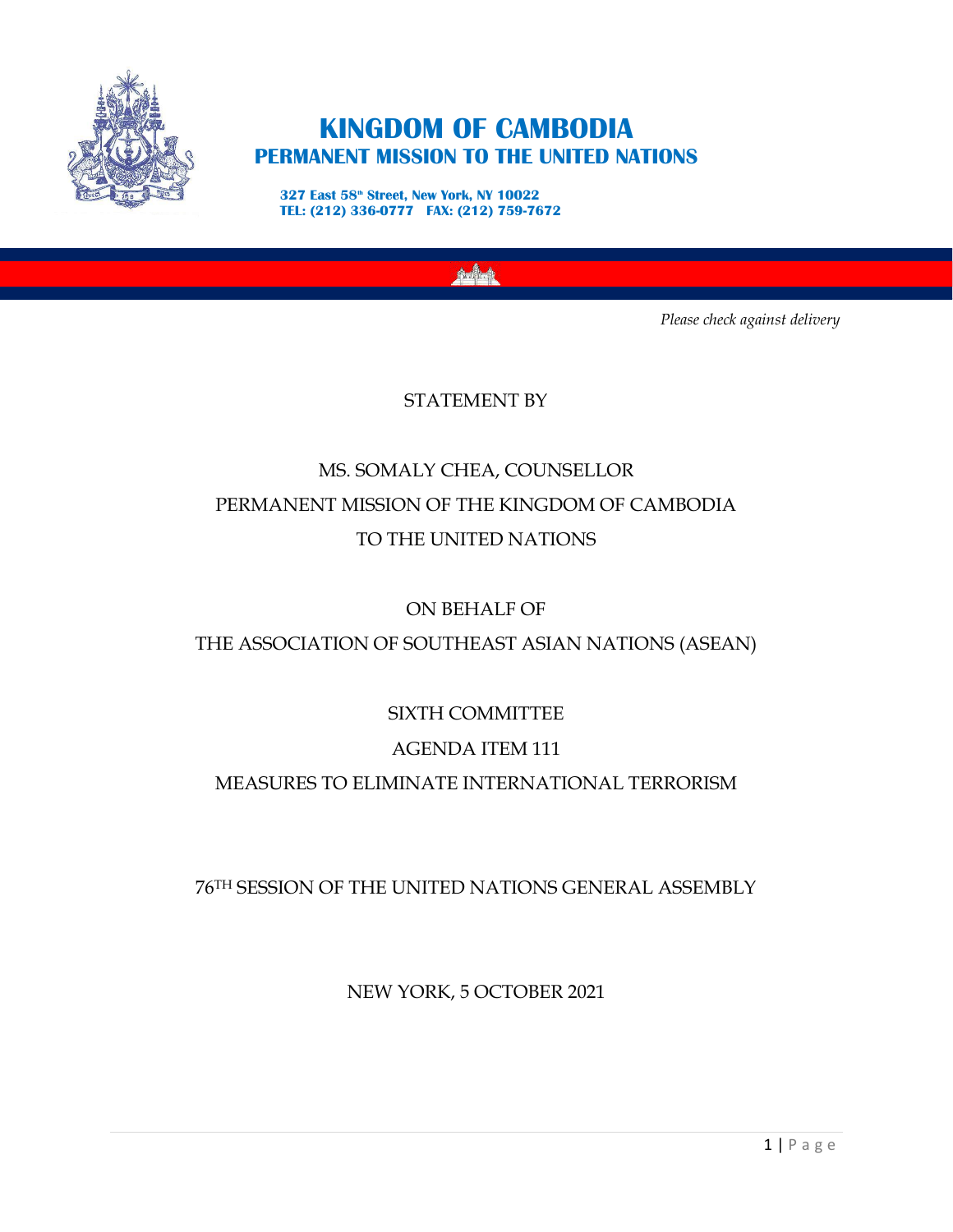#### **Thank you, Madam Chair,**

I have the honor to address the Sixth Committee today on behalf of the Association of Southeast Asian Nations (ASEAN).

At the outset, ASEAN would like to congratulate you and other members of the bureau on your election. We assure you of our full cooperation, and are confident that under your able leadership this Sixth Committee will accomplish its work with great success.

ASEAN would also like to thank the Secretary General for his report on "Measures to Eliminate International Terrorism" contained in document A/76/201. The report clearly outlines the efforts undertaken by Member States as well as regional and international organizations in the fight against terrorism.

#### **Madam Chair,**

International terrorism is a shared global threat, which undermines international peace and security, hinders sustainable development, and undercuts global economic prosperity. It contributes to a climate of fear and anxiety among the general population, disrupting the everyday social fabric of our societies.

ASEAN remains deeply concerned with the continuing threat of terror attacks posed by terrorist organizations globally. We strongly condemn and reject terrorism in all its forms and manifestations, and will continue working tirelessly to eradicate this scourge of evil by bringing perpetrators to justice.

The COVID-19 pandemic, along with the ensuing economic recession, presents new challenges in the fight against terrorism. It has revealed several fragilities of our world and exacerbated conditions conducive to terrorism. Likewise, this pandemic has had profound impacts on victims of terrorism, as vital services for victims have been interrupted, delayed or ended while Governments focus attention and resources on fighting the pandemic. Hence, the need to strengthen international cooperation in fighting this common scourge and to support victims and survivors of terrorism has become more crucial than ever. In this light, ASEAN reiterates its strong support for the full implementation of the 2030 Sustainable Development Agenda. Full implementation of the 2030 Agenda will propel the global economy while addressing the root causes of violence, thus contributing to peaceful, just and inclusive societies.

At the same time, it is important to enhance policy coordination and sharing of information, particularly as these relate to travel monitoring and border control enhancements including through the use of technological advancements. The Second Counter-Terrorism Week held earlier this year in June has shown the efficacy of engaging a wide array of participants in such processes.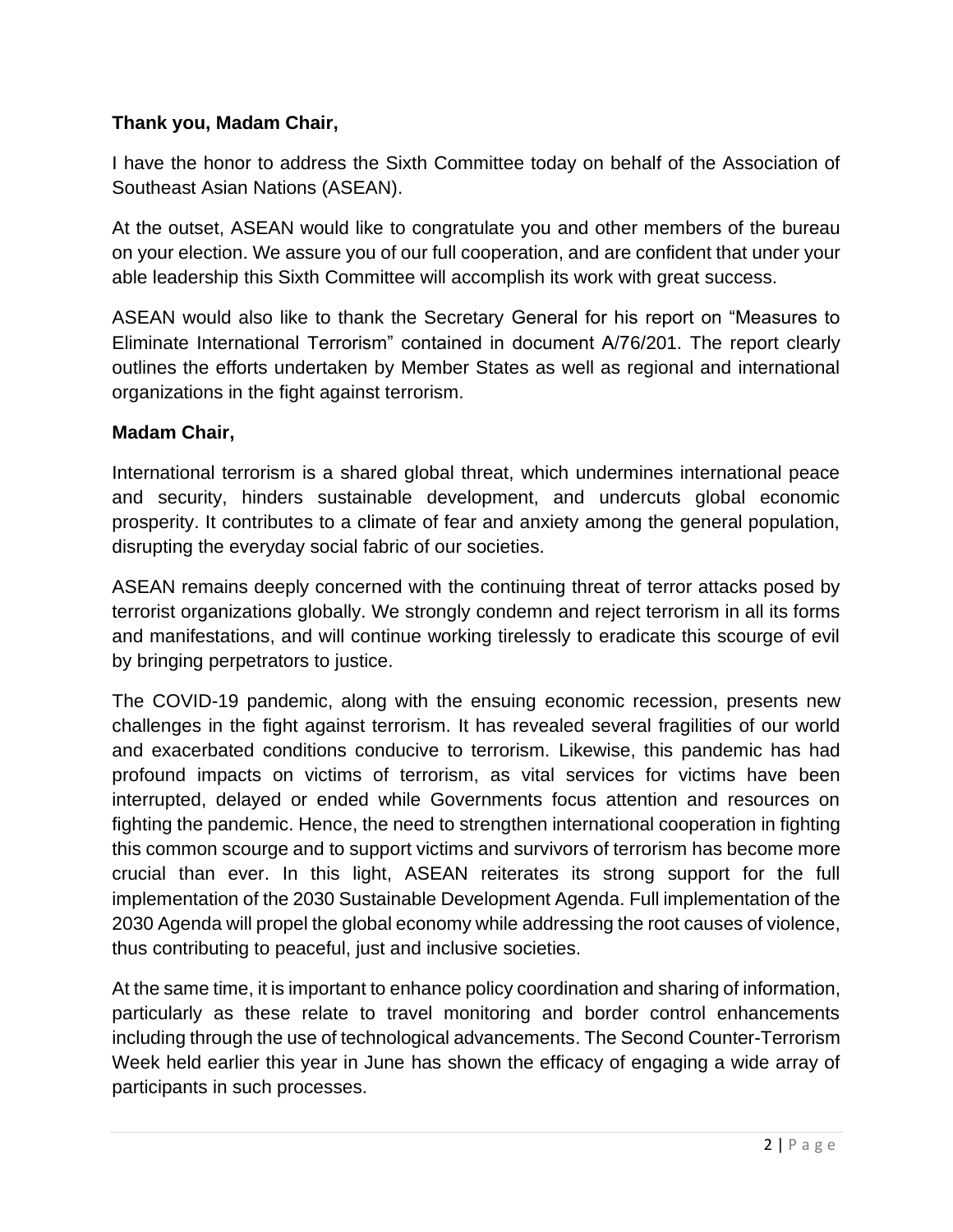Furthermore, the interconnectedness of digital social networks necessitates greater coordination of efforts in preventing the spread of violent extremism via social media channels. COVID-19 has shown how easily misinformation can spread over the internet, affording terrorists simple means to target and radicalize susceptible individuals online.

In this regard, ASEAN is guided by the ASEAN Plan of Action to Prevent and Counter the Rise of Radicalisation and Violent Extremism 2018-2025. The Plan of Action aims to further strengthen the close cooperation among ASEAN Member States with a view to developing integrated, evidence-based approaches, as well as enhancing collaboration among ASEAN sectoral bodies in countering radicalization in our region and beyond.

#### **Madam Chair,**

The fight against terrorism is a global undertaking, requiring comprehensive, wellcoordinated responses from the international community, with the United Nations leading the way forward. In this light, ASEAN fully supports the UN Global Counter-Terrorism Strategy, and we welcomed the convening of the Seventh Biennial Review of the Strategy during the 75<sup>th</sup> session of the General Assembly which resulted in the consensual adoption of resolution A/75/291 on the Seventh Review of the UN Global Counter-Terrorism Strategy. ASEAN believes that it reflects the common will and determination of the United Nations' Member States to prevent and counter terrorism as a common threat. We are also pleased that the updated Strategy includes references to new challenges and threats that have emerged and ways to comprehensively address them.

We appreciate the work of the United Nations Office of Counter Terrorism and the Counter-Terrorism Executive Directorate (CTED), and their provision of technical support to Member States. ASEAN is continuing its active engagement in discussions and the formulation of appropriate actions, including through our participation in the Second Counter-Terrorism Week and looks forward to the inaugural United Nations Global Congress of Victims of Terrorism, which is envisioned to take place this year.

ASEAN is strongly committed to eradicating the scourge of terrorism in our region and globally. The ASEAN Comprehensive Plan of Action on Counter Terrorism together with the ASEAN Convention on Counter-Terrorism, which has been ratified by all ten ASEAN Member States serve as a framework for regional cooperation to prevent and suppress extremism while deepening counter-terrorism coordination.

No terrorist act can be justified in any circumstances. In this context, ASEAN reiterates its longstanding position that terrorism cannot and must not be associated with any religion, nationality, civilization or ethnic group.

We have been actively promoting these ideals among the populations at our national and regional levels. During the 27<sup>th</sup> ASEAN Regional Forum in September 2020, the Ministers